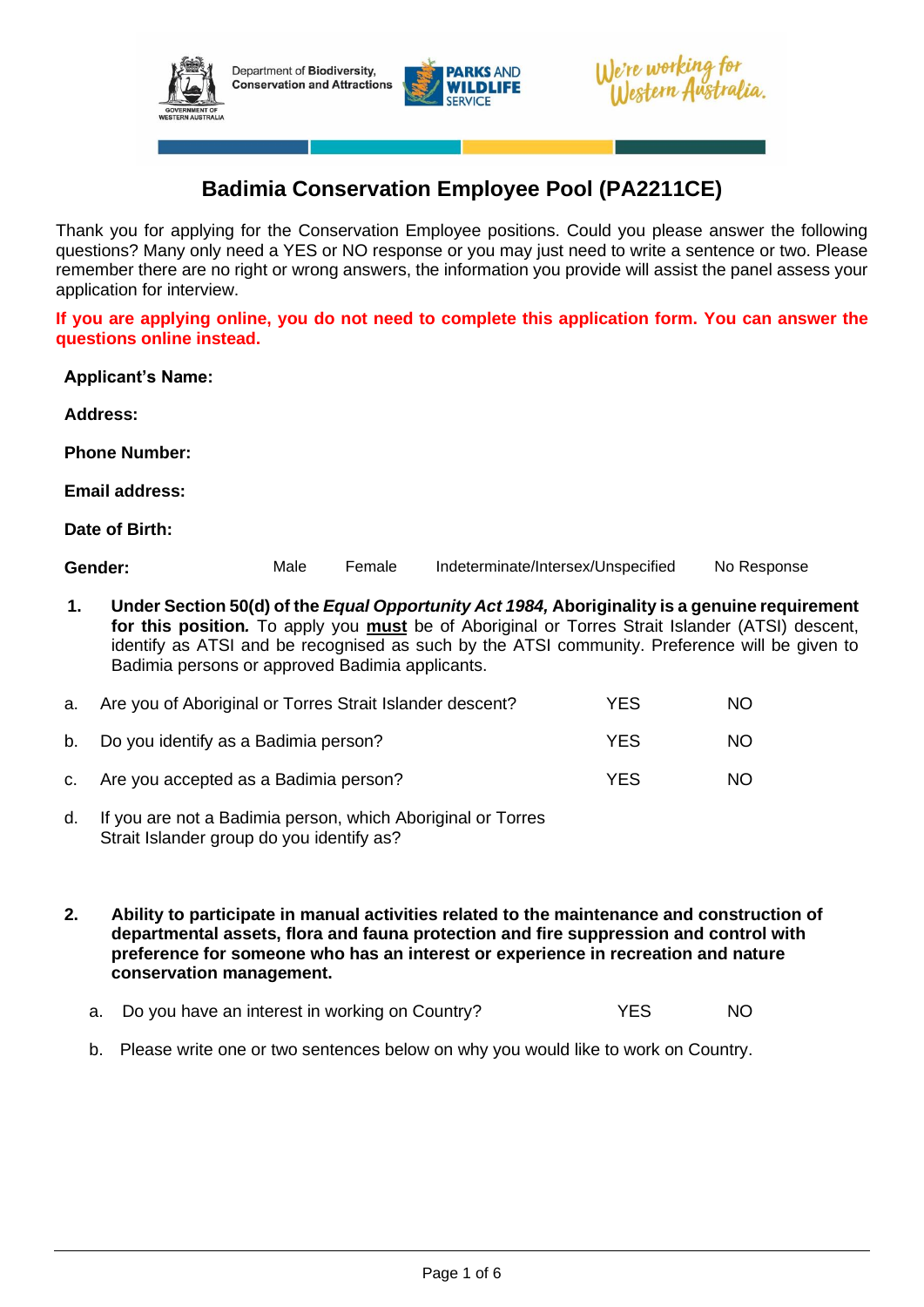

d. If yes, where have you worked?

e. What manual work have you done on country? For example, have you built a fence or done garden work?

f. Do you have any experience with bushfire or prescribed burning? This could be on farms, local bushfire brigades, volunteer fire and rescue services, or other. YES NO g. Would you be willing to work at a bushfire or a prescribed burn? (Prescribed burning is the process of planning and applying fire to a predetermined area, under specific environmental conditions to achieve a desired outcome). YES NO h. Would you be willing to work outdoors every day? YES NO

- **3. Commitment to adhering to occupational health and safety procedures and principles; be willing to wear prescribed safety equipment and work safety with certified chemicals.**
	- a. Please tick the boxes below for the personal protective equipment you have used.

|      | Hat                                          | <b>YES</b> | <b>NO</b> |
|------|----------------------------------------------|------------|-----------|
| Ш.   | Gloves                                       | <b>YES</b> | <b>NO</b> |
| III. | Helmet                                       | <b>YES</b> | <b>NO</b> |
| IV.  | Earmuffs                                     | <b>YES</b> | <b>NO</b> |
| V.   | Safety glasses                               | <b>YES</b> | <b>NO</b> |
| VI.  | Work safety boots                            | <b>YES</b> | <b>NO</b> |
| VII. | Other (if yes, please list items used below) | <b>YES</b> | <b>NO</b> |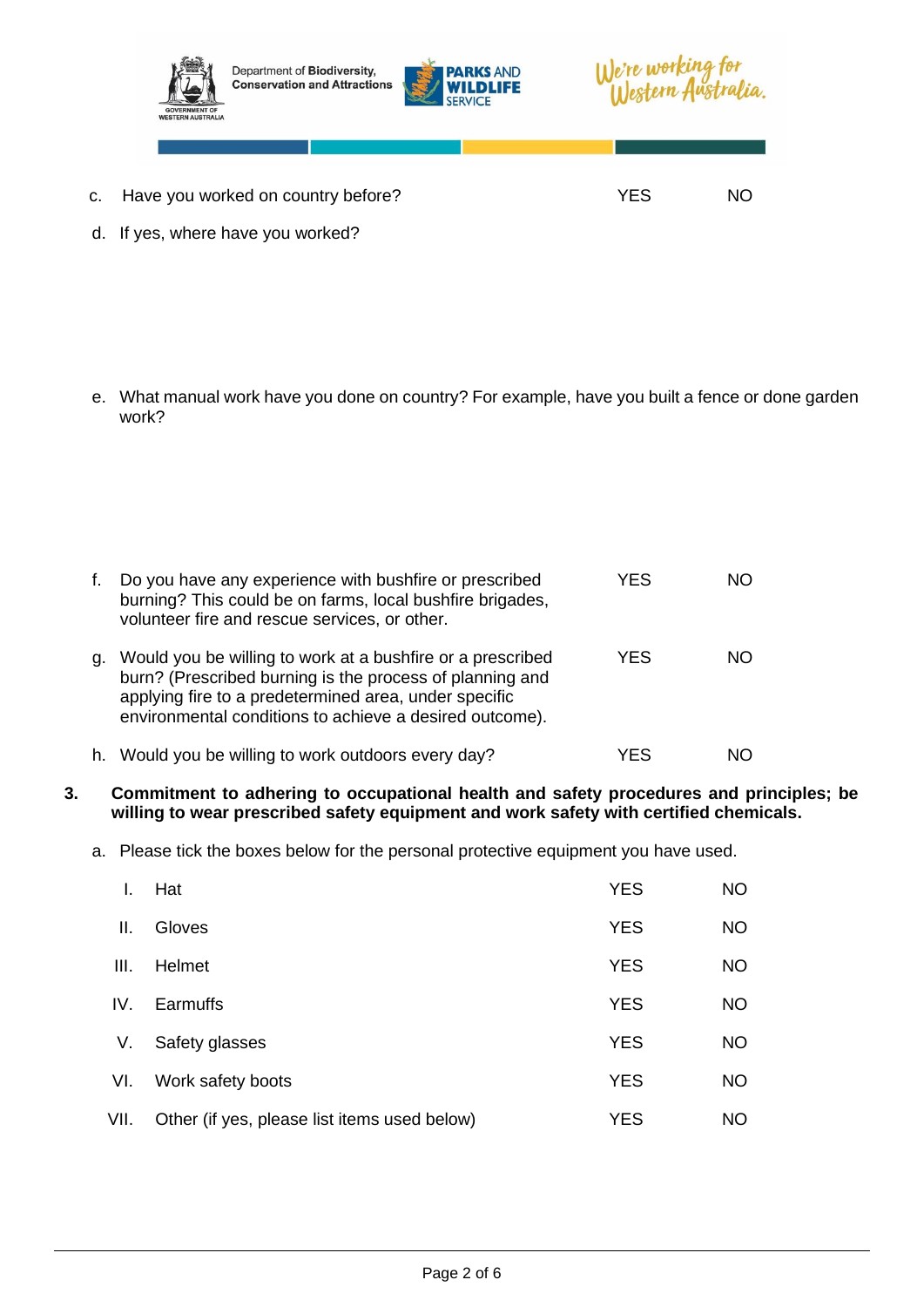





## **4. Experience in machine operations and/or safe operation of chainsaws, brush cutters and common power tools. (Desirable)**

a. Have you used common maintenance tools? Please tick the boxes below.

| L.    | Chainsaw                                                  | <b>YES</b> | <b>NO</b> |
|-------|-----------------------------------------------------------|------------|-----------|
| П.    | <b>Brush cutter</b>                                       | <b>YES</b> | <b>NO</b> |
| III.  | Drill                                                     | <b>YES</b> | <b>NO</b> |
| IV.   | Whipper snipper                                           | <b>YES</b> | <b>NO</b> |
| V.    | Leaf blower                                               | <b>YES</b> | <b>NO</b> |
| VI.   | Drop saw                                                  | <b>YES</b> | <b>NO</b> |
| VII.  | Angle grinder                                             | <b>YES</b> | <b>NO</b> |
| VIII. | Post hole digger                                          | <b>YES</b> | <b>NO</b> |
| IX.   | Hand tools                                                | <b>YES</b> | <b>NO</b> |
| Х.    | Other (if yes, please list below the tools you have used) | <b>YES</b> | <b>NO</b> |

- **5. Demonstrated literacy and numeracy skills including the ability to read and understand maps, and apply relevant procedures in the work environment, including occupational health and safety procedures and principles.** This will be assessed at interview.
- **6. Evidence of ability to liaise and interact in a positive manner. Have good communication and interpersonal skills and be able to work effectively in a team.**

| a. Have you worked in a team?                | YFS | NO. |
|----------------------------------------------|-----|-----|
| b. If yes, how many people were in the team? |     |     |
| c. Would you like to work as part of a team? | YFS | NO. |

d. Please tell us in a sentence what teamwork means to you.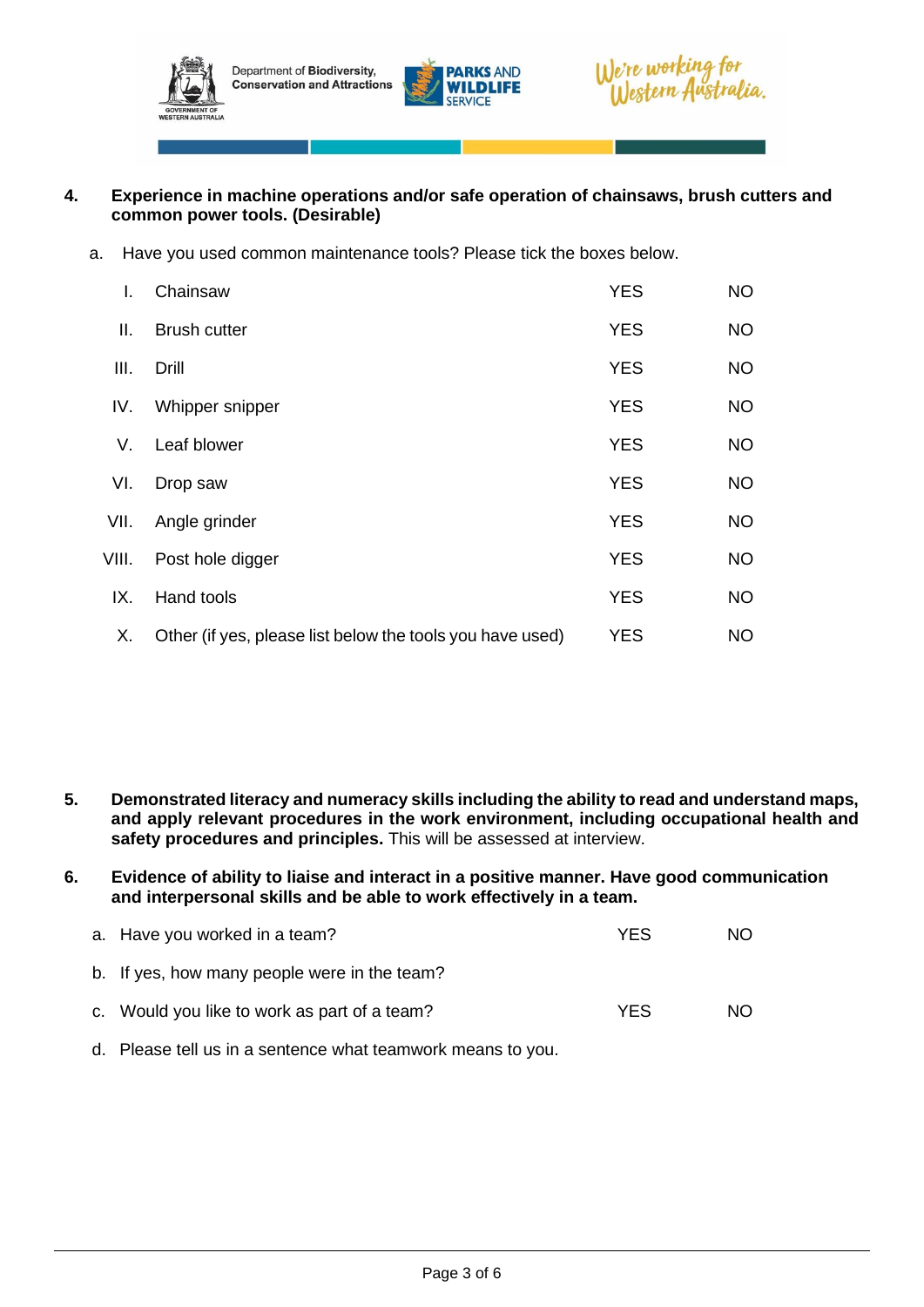

Department of Biodiversity, **Conservation and Attractions** 





- e. Do you have the ability to interact with people in a positive manner? YES NO
- f. Please tell us in a sentence or two, what skills you have that makes you a good team member? For example, "I treat everybody with respect. I am a good listener."

g. Please tell us in a sentence what important skills you need to work well in a team.

**7. Physically fit for "on the ground" operational fire work and be able to pass the departmental fire fitness test plus ongoing willingness and ability to participate in fire management activities that contribute to bushfire suppression and prescribed burning operations commensurate with capability, capacity, training and level of experience.**

| a. The departmental fitness test involves undertaking a   | YES. | NO. |
|-----------------------------------------------------------|------|-----|
| standard medical. The cost of the medical will be covered |      |     |
| by DBCA. Are you willing to undertake a medical?          |      |     |
|                                                           |      |     |

- b. Are you willing to undertake the fitness test of walking 3.22km with an 11.3kg backpack within 30 minutes? YES NO
- **8. Willingness and ability to work away from home if required. Be available for weekend and irregular hours of work.**
	- b. Are you willing to work and live away from home? YES YES NO
	- c. Are you willing to work weekends and irregular hours? YES NO
- **9. Understanding of what equity and diversity means.**

Diversity refers to all the many ways that people differ. Equity is about creating fair access, opportunity, and advancement for all those different people.

| a. Are you willing to treat everybody with respect?                                                                                        | <b>YES</b> | NO. |
|--------------------------------------------------------------------------------------------------------------------------------------------|------------|-----|
| b. Are you willing to ensure your behaviour in the workplace is<br>free from racial and sexual harassment, discrimination and<br>bullying? | YES        | NO. |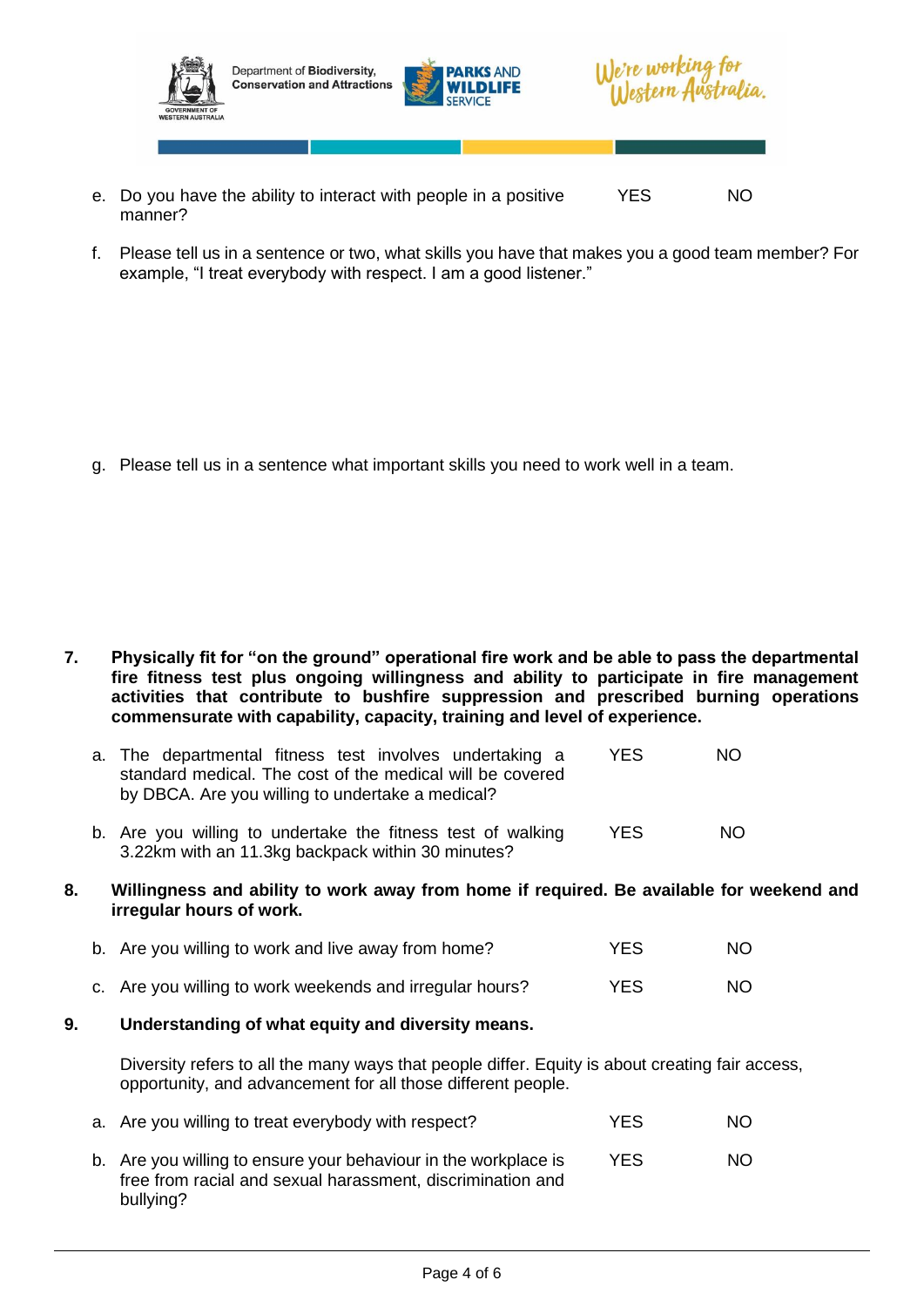

Department of Biodiversity, **Conservation and Attractions** 





|     |      | 10. Current 'C' Class Driver's Licence.                            |            |           |
|-----|------|--------------------------------------------------------------------|------------|-----------|
|     |      | a. Do you have a current 'C' class driver's licence?               | <b>YES</b> | NO.       |
| 11. |      | Current 'MR' or 'HR' class driver's licence. (Desirable)           |            |           |
|     |      | a. Please tick the boxes below for the drivers licence/s you have. |            |           |
|     | L.   | Light Rigid (LR)                                                   | <b>YES</b> | <b>NO</b> |
|     | Ш.   | Medium Rigid (MR)                                                  | <b>YES</b> | <b>NO</b> |
|     | III. | Heavy Rigid (HR)                                                   | <b>YES</b> | <b>NO</b> |
|     | IV.  | Motorbike                                                          | <b>YES</b> | <b>NO</b> |
| 12. |      | Fire-fighting experience and certification.                        |            |           |
|     |      | a. Do you have experience in fire-fighting?                        | <b>YES</b> | <b>NO</b> |
|     |      | b. Do you have any formal fire-fighting training or certification? | <b>YES</b> | NO.       |

#### **13. Possess other skills or qualifications related to the position, e.g. 1080 baiting certificate, firearms, animal trapping, accredited faller, First Aid certificate, and common trade skills. (Desirable)**

a. Do you have any experience or a qualification in the following?

| I.   | 1080 baiting certification                          | <b>YES</b> | NO.       |
|------|-----------------------------------------------------|------------|-----------|
| Ш.   | <b>Firearms</b>                                     | <b>YES</b> | <b>NO</b> |
| III. | Animal trapping                                     | <b>YES</b> | <b>NO</b> |
| IV.  | Chainsaw use                                        | <b>YES</b> | NO.       |
| V.   | <b>First Aid certificate</b>                        | <b>YES</b> | <b>NO</b> |
| VI.  | Common trade skills                                 | <b>YES</b> | <b>NO</b> |
| VII. | Machine skills (skid steer, bob cat, tractor, etc.) | YES        | <b>NO</b> |